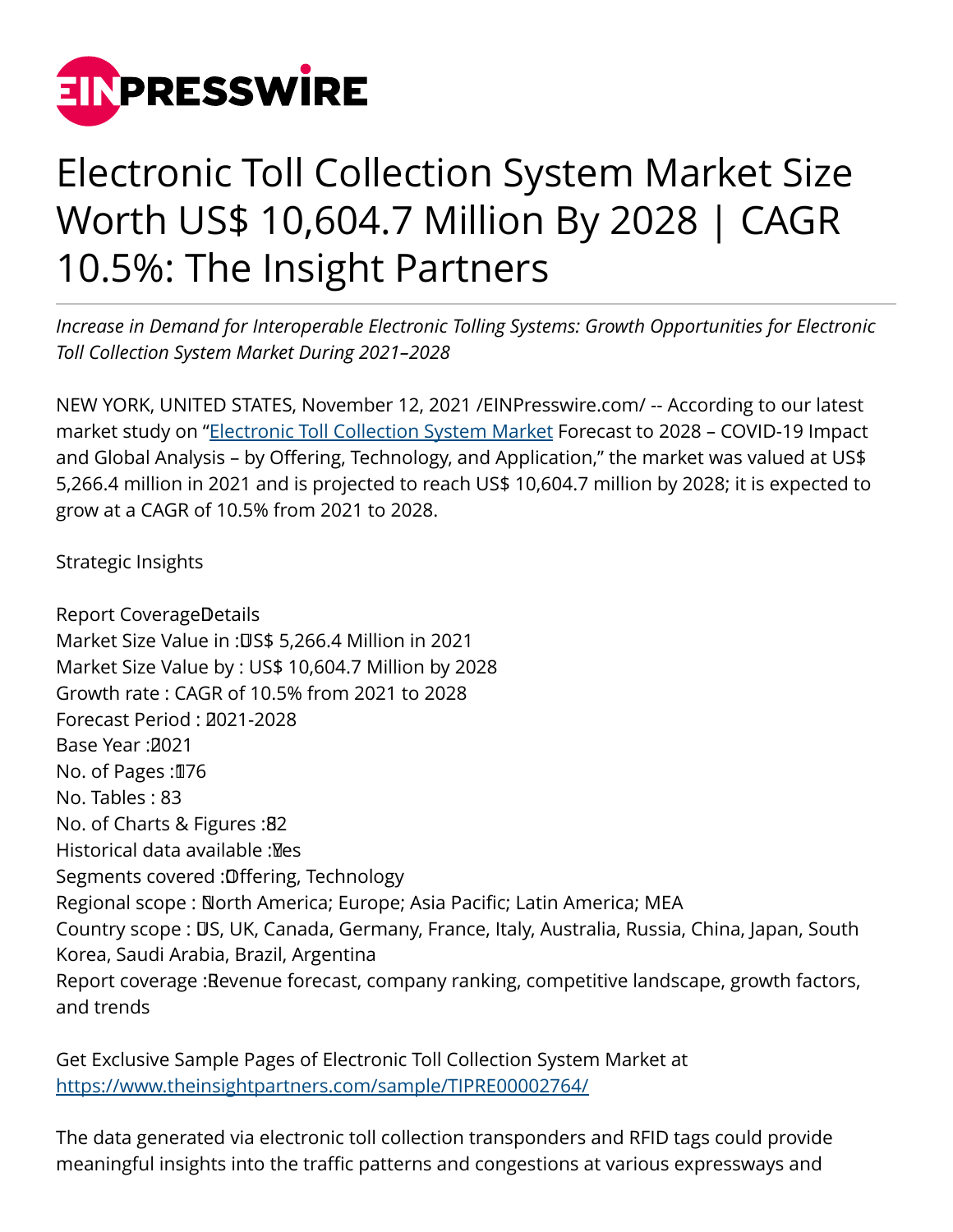highways. Those insights can be used for improving congestion, traffic management, and other intelligent transportation services. Also, the adoption of complete interoperable toll collection systems could have application across parking fees payment at airports, malls, bus stations, and intelligent transportation services, among other innovative services.

The COVID-19 outbreak has negatively affected the overall growth rate of the global electronic toll collection system market in 2020. This can be attributed to the decline in revenue of companies operating in the market, owing to supply and demand disruptions across the value chain. However, in 2021, with the relaxation of lockdown restrictions and the beginning of the vaccination process, the shipment of raw materials has started again.

Impact of COVID-19 Pandemic on Electronic Toll Collection System Market

According to the latest situation report from the World Health Organization (WHO), the US, Spain, Italy, France, Germany, the UK, Russia, Turkey, Brazil, Iran, and China are among the worstaffected countries due to the COVID-19 pandemic. The COVID-19 outbreak has negatively affected the overall growth rate of the global electronic toll collection system market in 2020. This can be attributed to the decline in revenue of companies operating in the market, owing to supply and demand disruptions across the value chain.

Download the Latest COVID-19 Analysis on Electronic Toll Collection System Market Growth Research Report at<https://www.theinsightpartners.com/covid-analysis-sample/TIPRE00002764>

Electronic toll collection has the capability to reduce the chances of accidents by aiding traffic mobility as well as its ability to improve environmental impact and even an impact on health. For example, the Japanese government, in November 2020, announced the replacement of manual toll collection facilities with ETC systems due to the COVID-19 outbreak among toll collectors.

Electronic Toll Collection System Market: Competitive Landscape and Key Developments

Continuum Electro products LLP; Conduent, Inc.; Efkon GmbH; Kapsch Trafficcom AG; Mitsubishi Heavy Industries Machinery Systems, LTD.; Neology; Qualix Information System; Skytoll; Siemens AG; and Thales Group are among the key players in the global Electronic Toll Collection System market. The leading companies focus on the expansion and diversification of their market presence, and acquisition of new customer base, thereby tapping prevailing business opportunities.

Order a Copy of Electronic Toll Collection System Market Shares, Strategies and Forecasts 2021- 2028 Research Report at [https://www.theinsightpartners.com/buy/TIPRE00002764/](https://www.theinsightpartners.com/buy/TIPRE00002764/?utm_source=EINPressWire&utm_medium=10196)

In July 2021, Neology, Inc. announced an expanded, multi-year agreement with the Norwegian Public Roads Administration (NPRA) for its traffic enforcement solutions driven by the latest in mobile ANPR camera and artificial intelligence (AI) technology to support real-time analytics and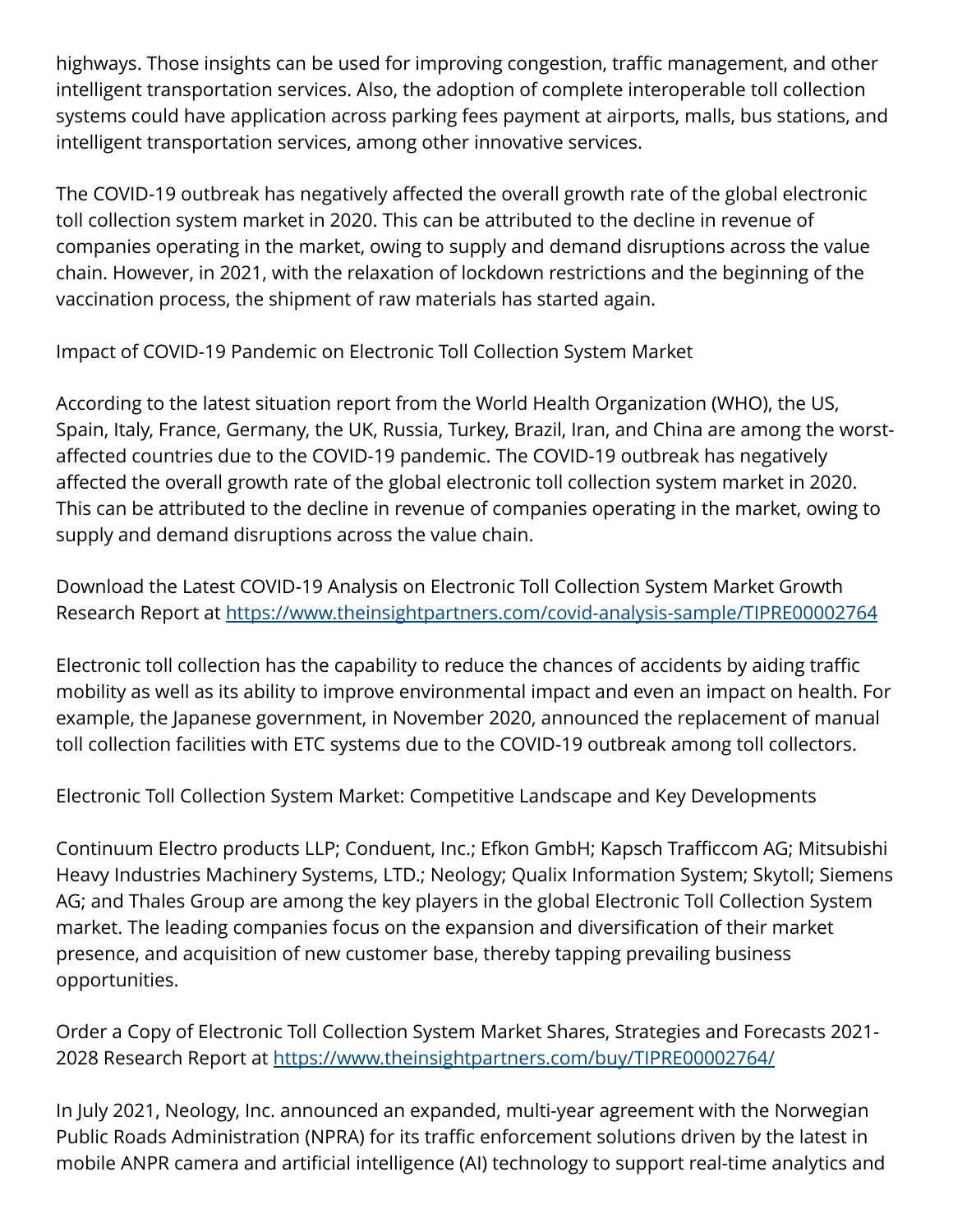decision making. Neology's ANPR safer community solutions provide enhanced performance, creating immediate impact where other solutions fail. The dual-camera system, coupled with advanced AI-powered vehicle recognition technology, enables officers to detect and focus on non-compliant vehicles with enhanced vision system capabilities.

In May 2021, Slovenian Motorway Company DARS and SkyToll signed a contract to develop and operate an electronic vignette system. SkyToll won the tender with a bid of EUR 15.7 million to develop a system for the payment of electronic vignettes and provide five-year technological support to the system.

Browse The Insight Partners Related Reports and get a Sample copy

Vehicle Toll Collection and Access Systems Market Forecast to 2028 - COVID-19 Impact and Global Analysis by Type (Barrier Toll Collection, Entry/Exit Toll Collection, Electronic Toll Collection); Application (Bridges, Roads, Tunnels) and Geography <https://www.theinsightpartners.com/reports/vehicle-toll-collection-and-access-systems-market/>

Weigh-In-Motion (WIM) Market Forecast to 2028 - COVID-19 Impact and Global Analysis By Vehicle Speed (Low-Speed); Type (In-Road System, Weigh Bridge System, Onboard System); End Use Industry (Logistics, Oil and Refinery, Others); Function (Vehicle Profiling, Axle Counting, Weight Enforcement, Weight-Based Toll Collection, Traffic Data Collection); Component (Hardware, Software and Services); Sensor Type (Sensor Type (Image Sensor, Piezoelectric Sensor, Bending Plate, Inductive Loop, Magnetic Sensor, Acoustic Sensor, Infrared Sensor, Radar Sensor, Lidar Sensor and Thermal Sensor) and Geography -

<https://www.theinsightpartners.com/reports/weigh-in-motion-wim-market>

Electronic Warfare Market Forecast to 2028 - Covid-19 Impact and Global Analysis - by Types (Electronic Support System, Electronic Protection and Electronic Attack); by Platform (Land, Air, and Naval); by Products (Jammer, Radio Warning Systems, Electronic Security, Directed Energy Weapons, Decoy Systems, Antennas, Electronic Intelligence, Surveillance & Reconnaissance and Others) - <https://www.theinsightpartners.com/reports/electronic-warfare-market/>

## About Us:

The Insight Partners is a one stop industry research provider of actionable intelligence. We help our clients in getting solutions to their research requirements through our syndicated and consulting research services. We specialize in industries such as Semiconductor and Electronics, Aerospace and Defense, Automotive and Transportation, Biotechnology, Healthcare IT, Manufacturing and Construction, Medical Device, Technology, Media and Telecommunications, Chemicals and Materials.

## Contact Us:

If you have any queries about this report or if you would like further information, please contact